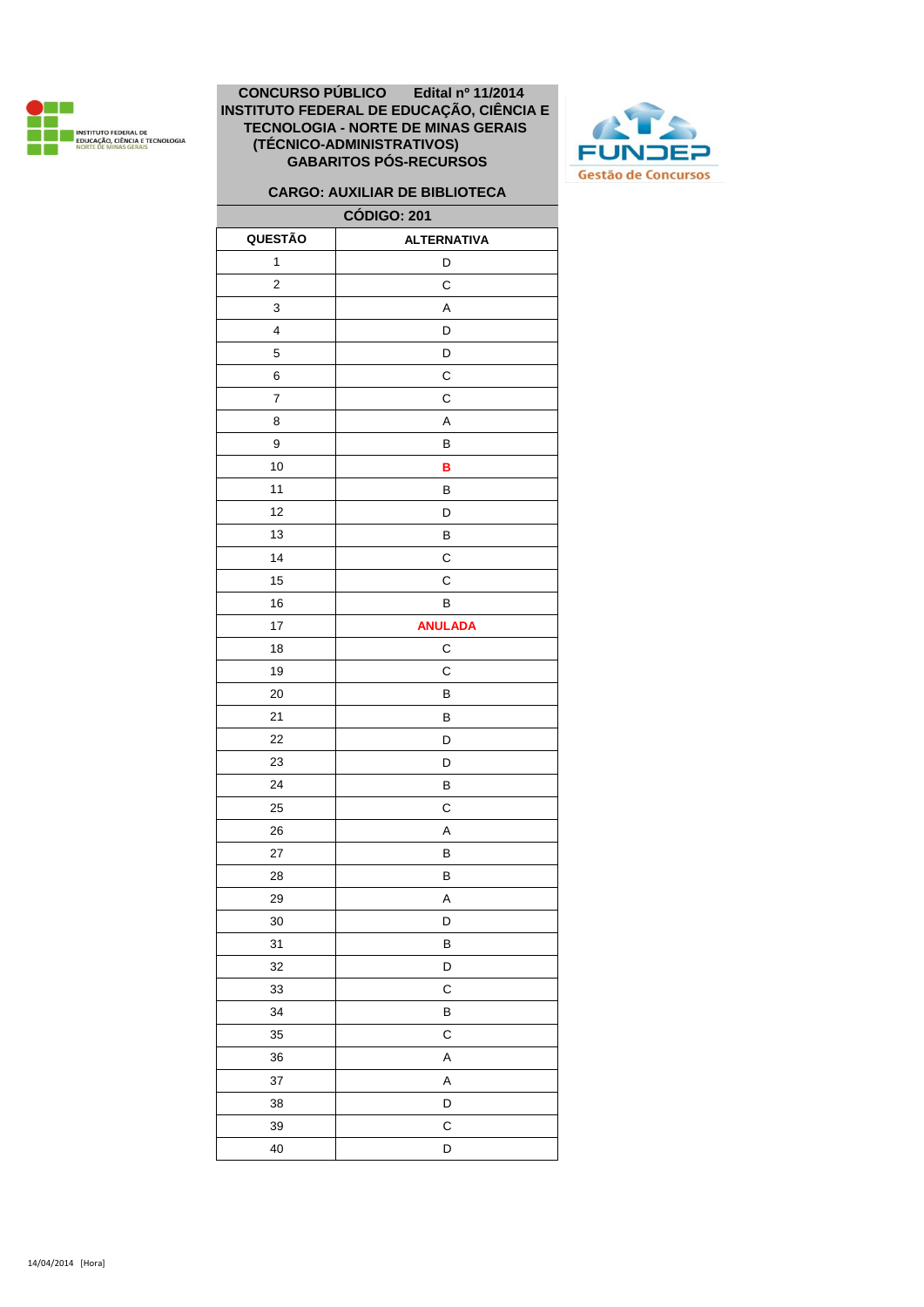



# **CARGO: AUXILIAR EM ADMINISTRAÇÃO**

| <b>CÓDIGO: 202</b> |                    |  |
|--------------------|--------------------|--|
| QUESTÃO            | <b>ALTERNATIVA</b> |  |
| 1                  | D                  |  |
| $\mathbf 2$        | C                  |  |
| 3                  | A                  |  |
| 4                  | D                  |  |
| 5                  | D                  |  |
| 6                  | С                  |  |
| 7                  | С                  |  |
| 8                  | A                  |  |
| 9                  | В                  |  |
| 10                 | в                  |  |
| 11                 | В                  |  |
| 12                 | D                  |  |
| 13                 | В                  |  |
| 14                 | С                  |  |
| 15                 | С                  |  |
| 16                 | B                  |  |
| 17                 | <b>ANULADA</b>     |  |
| 18                 | C                  |  |
| 19                 | C                  |  |
| 20                 | B                  |  |
| 21                 | D                  |  |
| 22                 | A                  |  |
| 23                 | Α                  |  |
| 24                 | С                  |  |
| 25                 | D                  |  |
| 26                 | D                  |  |
| 27                 | B                  |  |
| 28                 | C                  |  |
| 29                 | D                  |  |
| 30                 | C                  |  |
| 31                 | D                  |  |
| 32                 | B                  |  |
| 33                 | A                  |  |
| 34                 | C                  |  |
| 35                 | D                  |  |
| 36                 | B                  |  |
| 37                 | A                  |  |
| 38                 | C                  |  |
| 39                 | B                  |  |
| 40                 | $\mathsf{C}$       |  |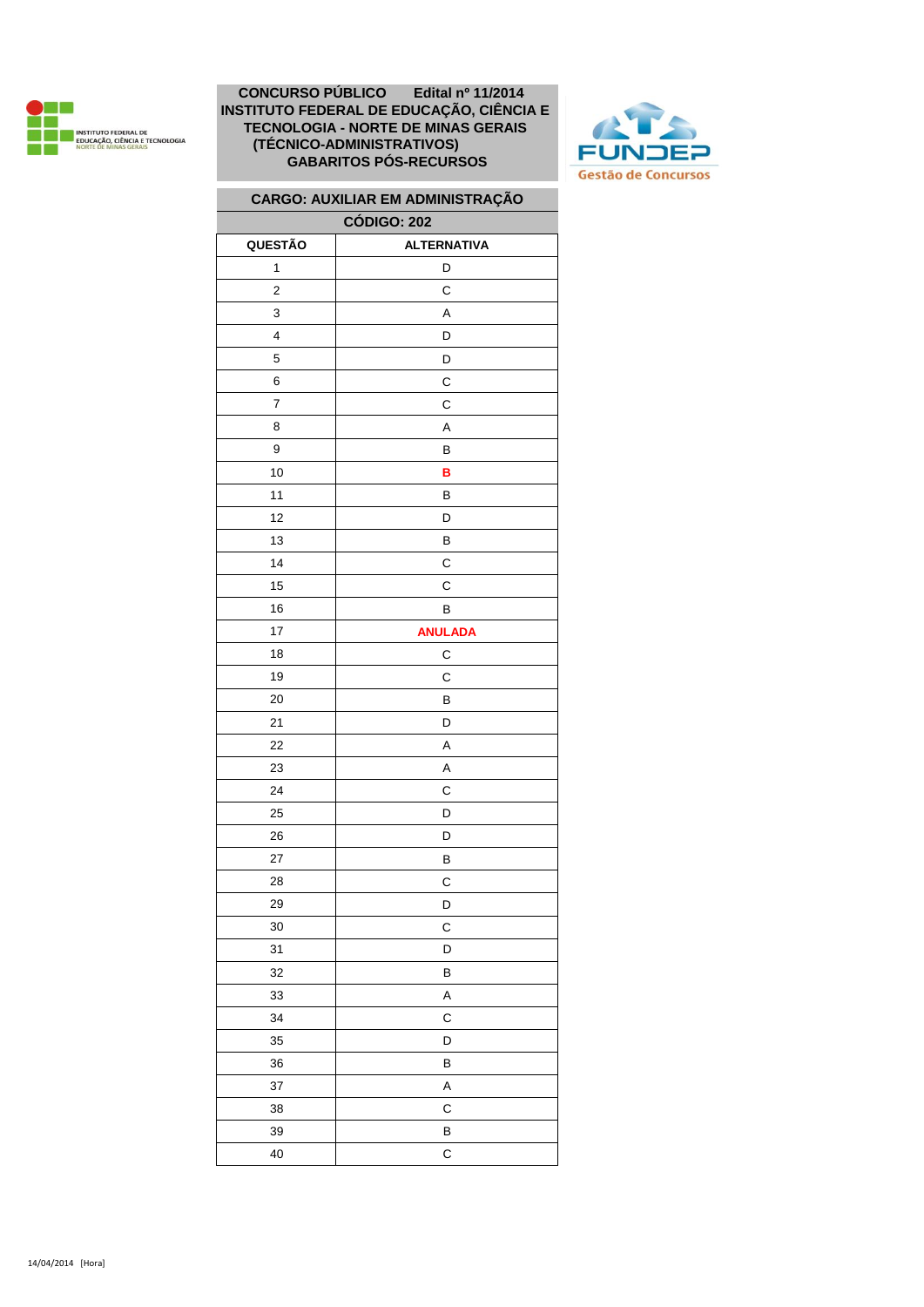



| <b>CARGO: ASSISTENTE DE ALUNO</b> |                    |  |
|-----------------------------------|--------------------|--|
| <b>CÓDIGO: 203</b>                |                    |  |
| QUESTÃO                           | <b>ALTERNATIVA</b> |  |
| 1                                 | D                  |  |
| $\overline{2}$                    | С                  |  |
| 3                                 | A                  |  |
| 4                                 | D                  |  |
| 5                                 | D                  |  |
| 6                                 | С                  |  |
| $\overline{7}$                    | C                  |  |
| 8                                 | A                  |  |
| 9                                 | В                  |  |
| 10                                | B                  |  |
| 11                                | В                  |  |
| 12                                | D                  |  |
| 13                                | В                  |  |
| 14                                | С                  |  |
| 15                                | C                  |  |
| 16                                | В                  |  |
| 17                                | <b>ANULADA</b>     |  |
| 18                                | С                  |  |
| 19                                | С                  |  |
| 20                                | В                  |  |
| 21                                | B                  |  |
| 22                                | D                  |  |
| 23                                | С                  |  |
| 24                                | Α                  |  |
| 25                                | В                  |  |
| 26                                | С                  |  |
| 27                                | D                  |  |
| 28                                | В                  |  |
| 29                                | A                  |  |
| 30                                | D                  |  |
| 31                                | D                  |  |
| 32                                | В                  |  |
| 33                                | C                  |  |
| 34                                | Α                  |  |
| 35                                | С                  |  |
| 36                                | В                  |  |
| 37                                | В                  |  |
| 38                                | D                  |  |
| 39                                | C                  |  |
| 40                                | В                  |  |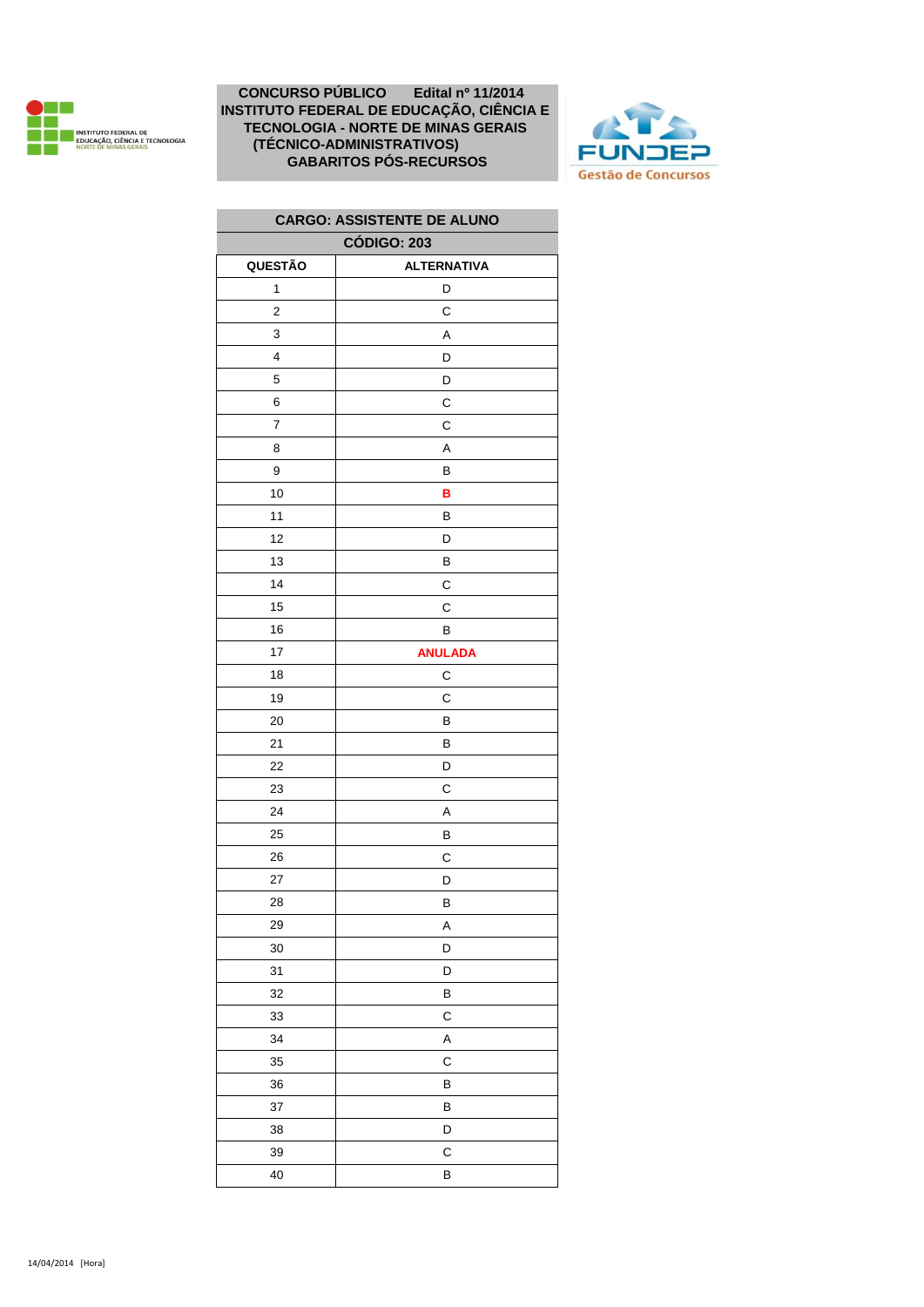



| CARGO: ASSISTENTE EM ADMINISTRAÇÃO |                    |  |
|------------------------------------|--------------------|--|
|                                    | <b>CÓDIGO: 301</b> |  |
| QUESTÃO                            | <b>ALTERNATIVA</b> |  |
| 1                                  | D                  |  |
| $\overline{c}$                     | C                  |  |
| 3                                  | A                  |  |
| 4                                  | D                  |  |
| 5                                  | D                  |  |
| 6                                  | C                  |  |
| $\overline{\mathcal{I}}$           | С                  |  |
| 8                                  | A                  |  |
| 9                                  | В                  |  |
| 10                                 | B                  |  |
| 11                                 | В                  |  |
| 12                                 | D                  |  |
| 13                                 | B                  |  |
| 14                                 | C                  |  |
| 15                                 | C                  |  |
| 16                                 | В                  |  |
| 17                                 | <b>ANULADA</b>     |  |
| 18                                 | C                  |  |
| 19                                 | C                  |  |
| 20                                 | В                  |  |
| 21                                 | С                  |  |
| 22                                 | A                  |  |
| 23                                 | B                  |  |
| 24                                 | C                  |  |
| 25                                 | D                  |  |
| 26                                 | В                  |  |
| 27                                 | C                  |  |
| 28                                 | С                  |  |
| 29                                 | D                  |  |
| 30                                 | С                  |  |
| 31                                 | D                  |  |
| 32                                 | A                  |  |
| 33                                 | <b>ANULADA</b>     |  |
| 34                                 | C                  |  |
| 35                                 | C                  |  |
| 36                                 | D                  |  |
| 37                                 | C                  |  |
| 38                                 | C                  |  |
| 39                                 | A                  |  |
| 40                                 | $\mathsf{C}$       |  |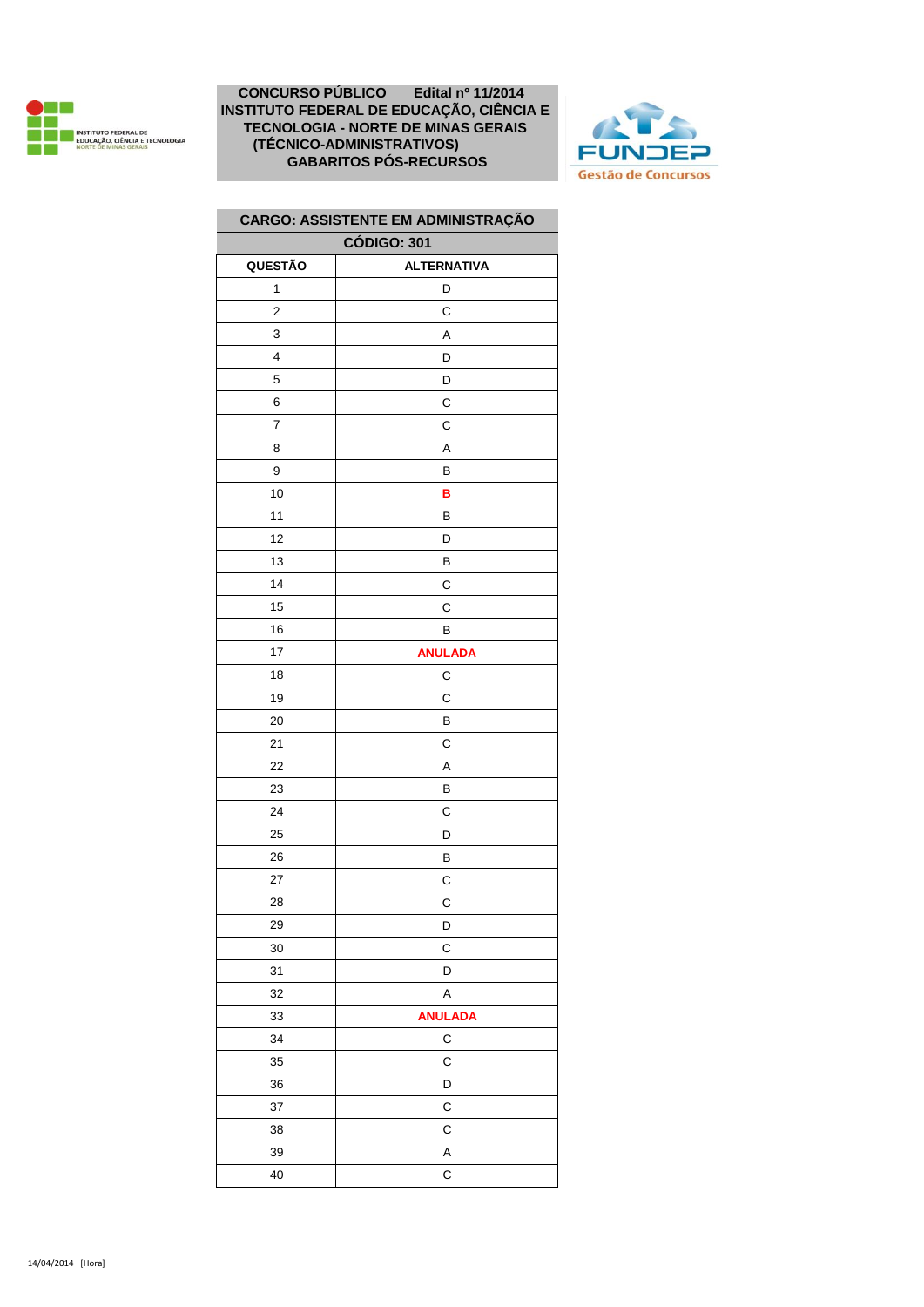



| <b>CARGO: DIAGRAMADOR</b> |                    |  |
|---------------------------|--------------------|--|
| <b>CÓDIGO: 302</b>        |                    |  |
| QUESTÃO                   | <b>ALTERNATIVA</b> |  |
| $\mathbf{1}$              | D                  |  |
| 2                         | C                  |  |
| 3                         | Α                  |  |
| 4                         | D                  |  |
| 5                         | D                  |  |
| 6                         | C                  |  |
| 7                         | С                  |  |
| 8                         | Α                  |  |
| 9                         | В                  |  |
| 10                        | B                  |  |
| 11                        | В                  |  |
| 12                        | D                  |  |
| 13                        | В                  |  |
| 14                        | С                  |  |
| 15                        | C                  |  |
| 16                        | B                  |  |
| 17                        | <b>ANULADA</b>     |  |
| 18                        | С                  |  |
| 19                        | C                  |  |
| 20                        | В                  |  |
| 21                        | В                  |  |
| 22                        | Α                  |  |
| 23                        | A                  |  |
| 24                        | C                  |  |
| 25                        | D                  |  |
| 26                        | <b>ANULADA</b>     |  |
| 27                        | В                  |  |
| 28                        | В                  |  |
| 29                        | <b>ANULADA</b>     |  |
| 30                        | D                  |  |
| 31                        | B                  |  |
| 32                        | C                  |  |
| 33                        | С                  |  |
| 34                        | Α                  |  |
| 35                        | С                  |  |
| 36                        | D                  |  |
| 37                        | В                  |  |
| 38                        | C                  |  |
| 39                        | C                  |  |
| 40                        | D                  |  |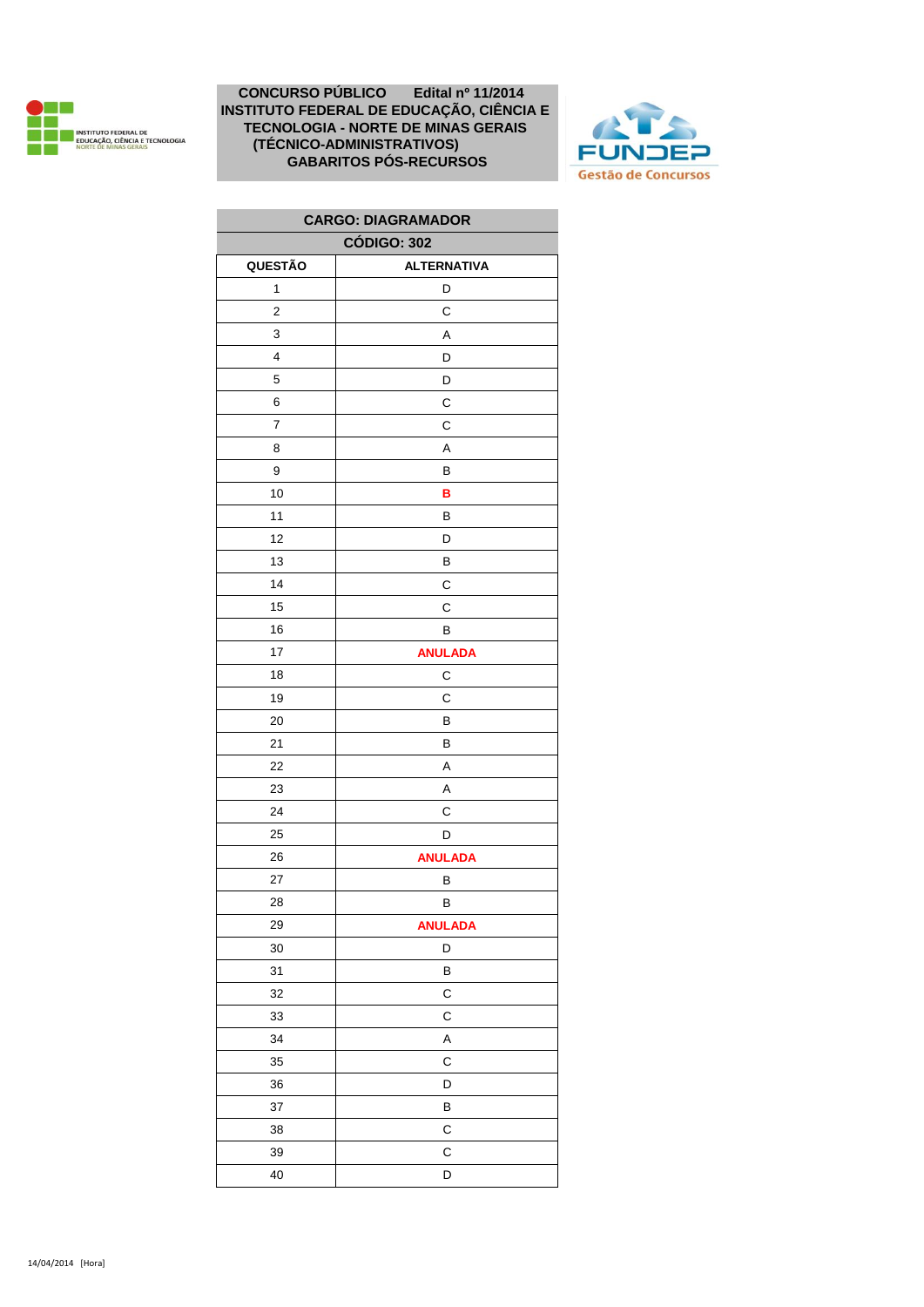



# **QUESTÃO ALTERNATIVA** D 2 C 3 A D D 6 | C C 8 A 9 B **B B**  D B 14 | C C 16 | B **ANULADA** 18 | C 19 | C B D D C D A B D C B **A** B A B A D A A C D B **CÓDIGO: 303 CARGO: TÉCNICO EM AGROPECUÁRIA**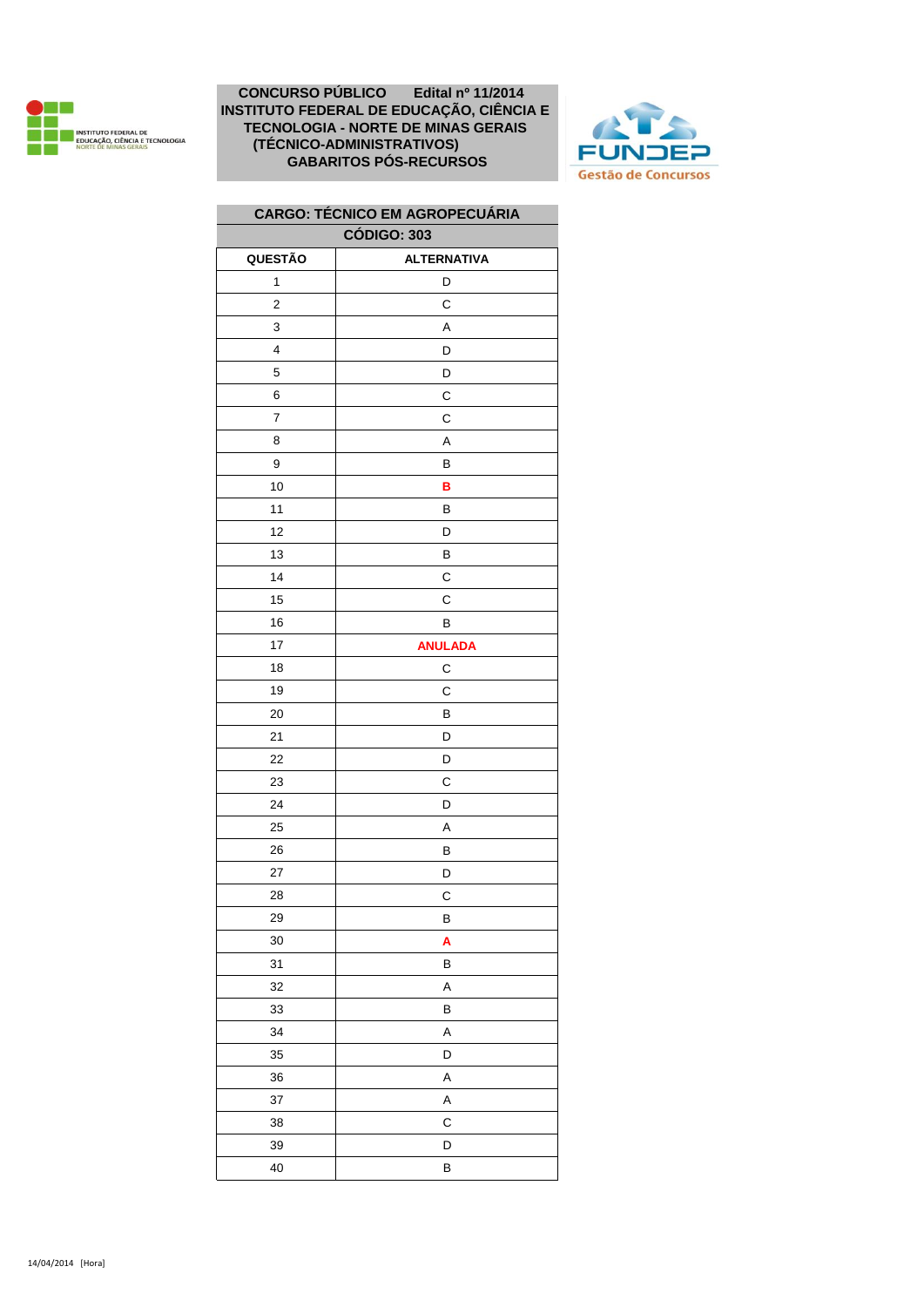



| <b>CARGO: ANALISTA DE TECNOLOGIA DA</b><br><b>INFORMAÇÃO</b> |                    |  |
|--------------------------------------------------------------|--------------------|--|
|                                                              | <b>CÓDIGO: 401</b> |  |
| QUESTÃO                                                      | <b>ALTERNATIVA</b> |  |
| 1                                                            | С                  |  |
| $\overline{c}$                                               | D                  |  |
| 3                                                            | С                  |  |
| 4                                                            | В                  |  |
| 5                                                            | A                  |  |
| 6                                                            | Α                  |  |
| $\overline{7}$                                               | А                  |  |
| 8                                                            | Α                  |  |
| 9                                                            | D                  |  |
| 10                                                           | D                  |  |
| 11                                                           | C                  |  |
| 12                                                           | С                  |  |
| 13                                                           | C                  |  |
| 14                                                           | D                  |  |
| 15                                                           | <b>ANULADA</b>     |  |
| 16                                                           | В                  |  |
| 17                                                           | Α                  |  |
| 18                                                           | В                  |  |
| 19                                                           | В                  |  |
| 20                                                           | С                  |  |
| 21                                                           | С                  |  |
| 22                                                           | D                  |  |
| 23                                                           | Α                  |  |
| 24                                                           | D                  |  |
| 25                                                           | В                  |  |
| 26                                                           | <b>ANULADA</b>     |  |
| 27                                                           | C                  |  |
| 28                                                           | A                  |  |
| 29                                                           | D                  |  |
| 30                                                           | C                  |  |
| 31                                                           | <b>ANULADA</b>     |  |
| 32                                                           | С                  |  |
| 33                                                           | А                  |  |
| 34                                                           | Α                  |  |
| 35                                                           | В                  |  |
| 36                                                           | A                  |  |
| 37                                                           | С                  |  |
| 38                                                           | Α                  |  |
| 39                                                           | B                  |  |
| 40                                                           | C                  |  |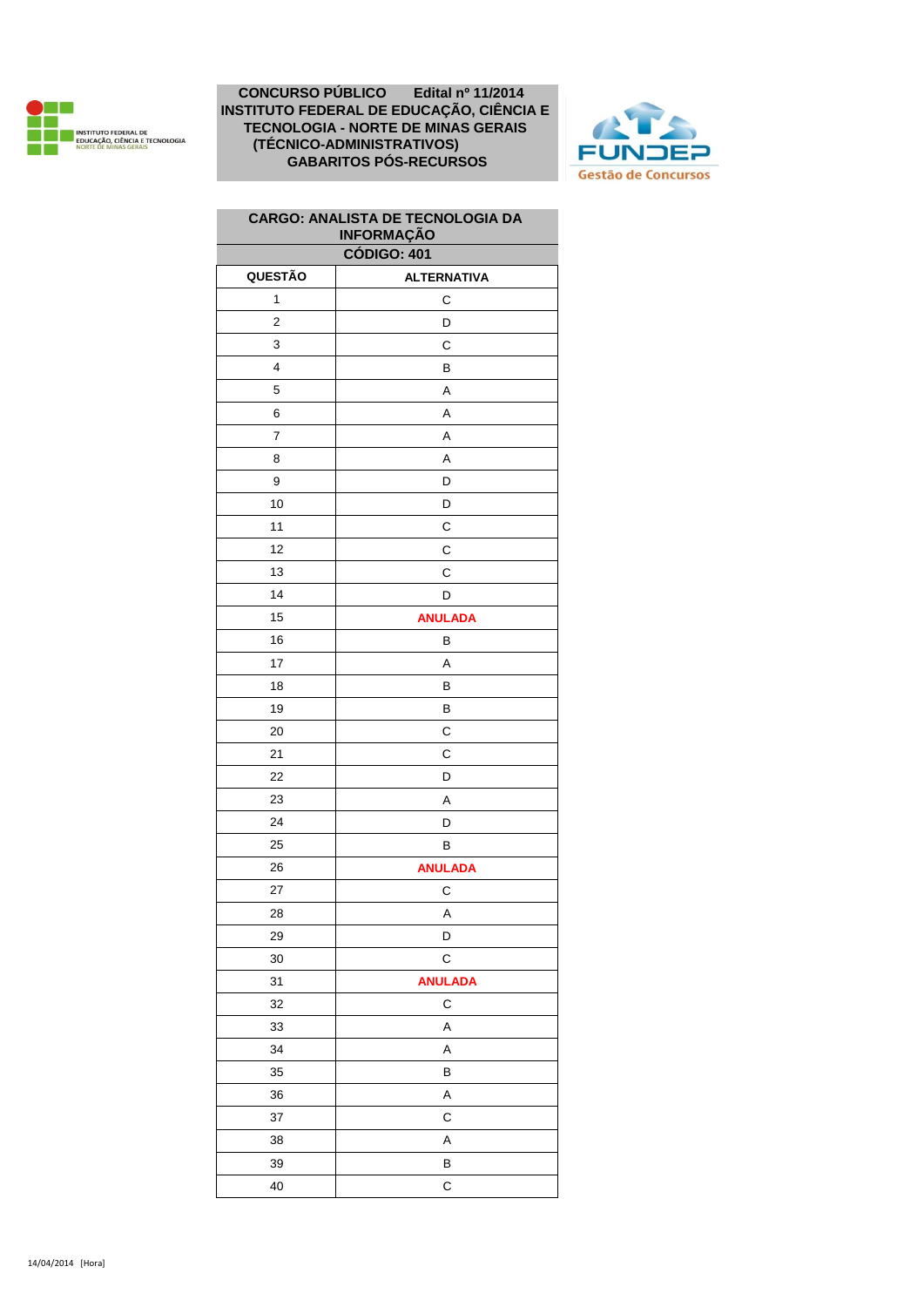



| <b>CARGO: AUDITOR</b>   |                    |  |
|-------------------------|--------------------|--|
| <b>CÓDIGO: 402</b>      |                    |  |
| QUESTÃO                 | <b>ALTERNATIVA</b> |  |
| 1                       | C                  |  |
| $\overline{\mathbf{c}}$ | D                  |  |
| 3                       | C                  |  |
| 4                       | B                  |  |
| 5                       | A                  |  |
| 6                       | Α                  |  |
| 7                       | A                  |  |
| 8                       | Α                  |  |
| 9                       | D                  |  |
| 10                      | D                  |  |
| 11                      | С                  |  |
| 12                      | C                  |  |
| 13                      | C                  |  |
| 14                      | D                  |  |
| 15                      | <b>ANULADA</b>     |  |
| 16                      | B                  |  |
| 17                      | Α                  |  |
| 18                      | B                  |  |
| 19                      | В                  |  |
| 20                      | С                  |  |
| 21                      | C                  |  |
| 22                      | A                  |  |
| 23                      | В                  |  |
| 24                      | В                  |  |
| 25                      | В                  |  |
| 26                      | <b>ANULADA</b>     |  |
| 27                      | C                  |  |
| 28                      | B                  |  |
| 29                      | D                  |  |
| 30                      | C                  |  |
| 31                      | D                  |  |
| 32                      | A                  |  |
| 33                      | С                  |  |
| 34                      | A                  |  |
| 35                      | B                  |  |
| 36                      | D                  |  |
| 37                      | В                  |  |
| 38                      | A                  |  |
| 39                      | B                  |  |
| 40                      | A                  |  |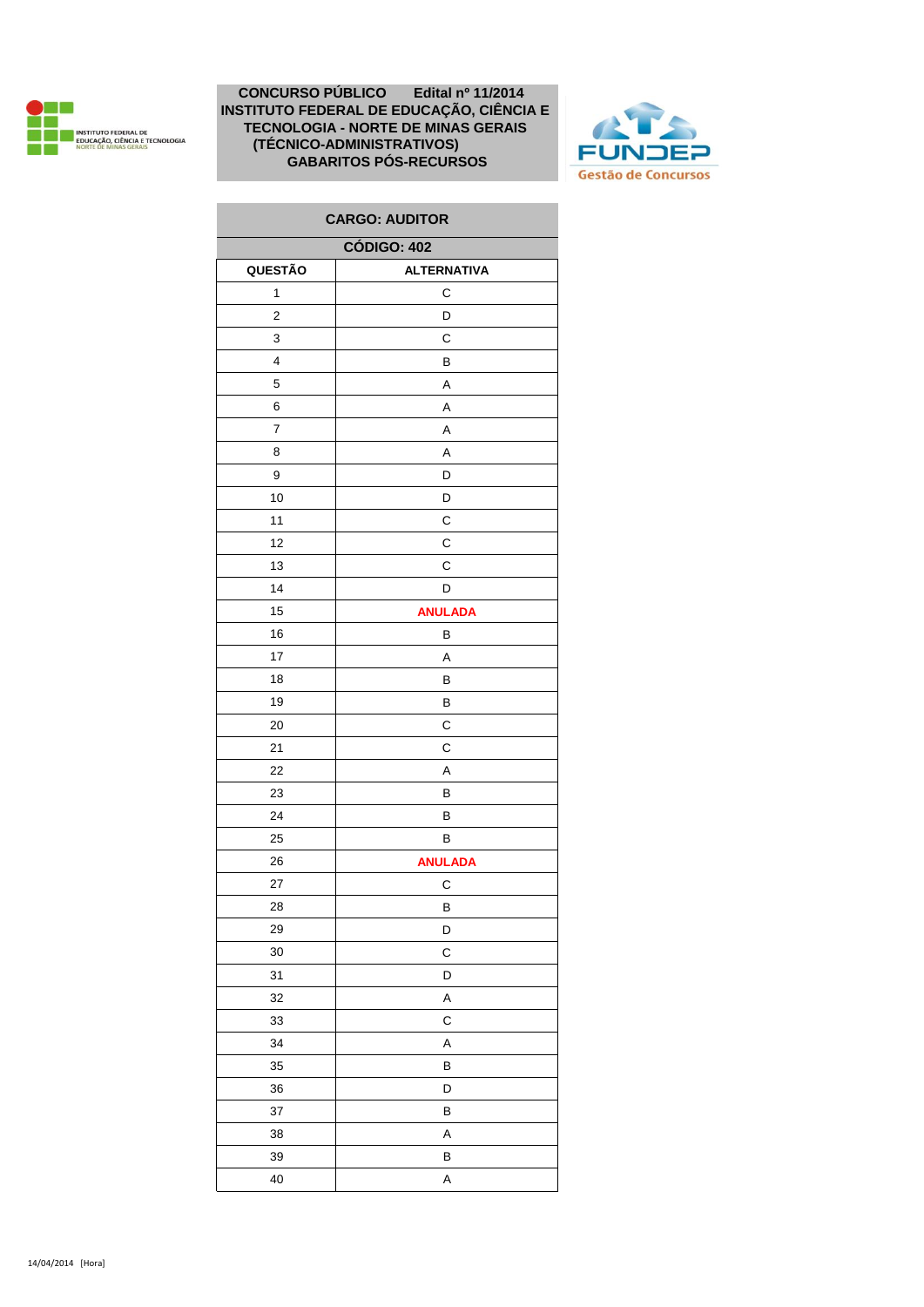



| <b>CARGO: ARQUITETO E URBANISTA</b> |                    |  |
|-------------------------------------|--------------------|--|
| <b>CÓDIGO: 403</b>                  |                    |  |
| QUESTÃO                             | <b>ALTERNATIVA</b> |  |
| 1                                   | С                  |  |
| $\overline{2}$                      | D                  |  |
| 3                                   | С                  |  |
| $\overline{\mathbf{4}}$             | В                  |  |
| 5                                   | Α                  |  |
| 6                                   | A                  |  |
| $\overline{\mathbf{7}}$             | Α                  |  |
| 8                                   | Α                  |  |
| 9                                   | D                  |  |
| 10                                  | D                  |  |
| 11                                  | С                  |  |
| 12                                  | C                  |  |
| 13                                  | С                  |  |
| 14                                  | D                  |  |
| 15                                  | <b>ANULADA</b>     |  |
| 16                                  | В                  |  |
| 17                                  | A                  |  |
| 18                                  | В                  |  |
| 19                                  | В                  |  |
| 20                                  | С                  |  |
| 21                                  | С                  |  |
| 22                                  | В                  |  |
| 23                                  | D                  |  |
| 24                                  | В                  |  |
| 25                                  | В                  |  |
| 26                                  | Α                  |  |
| 27                                  | Α                  |  |
| 28                                  | D                  |  |
| 29                                  | C                  |  |
| 30                                  | C                  |  |
| 31                                  | A                  |  |
| 32                                  | D                  |  |
| 33                                  | D                  |  |
| 34                                  | B                  |  |
| 35                                  | Α                  |  |
| 36                                  | C                  |  |
| 37                                  | D                  |  |
| 38                                  | B                  |  |
| 39                                  | B                  |  |
| 40                                  | A                  |  |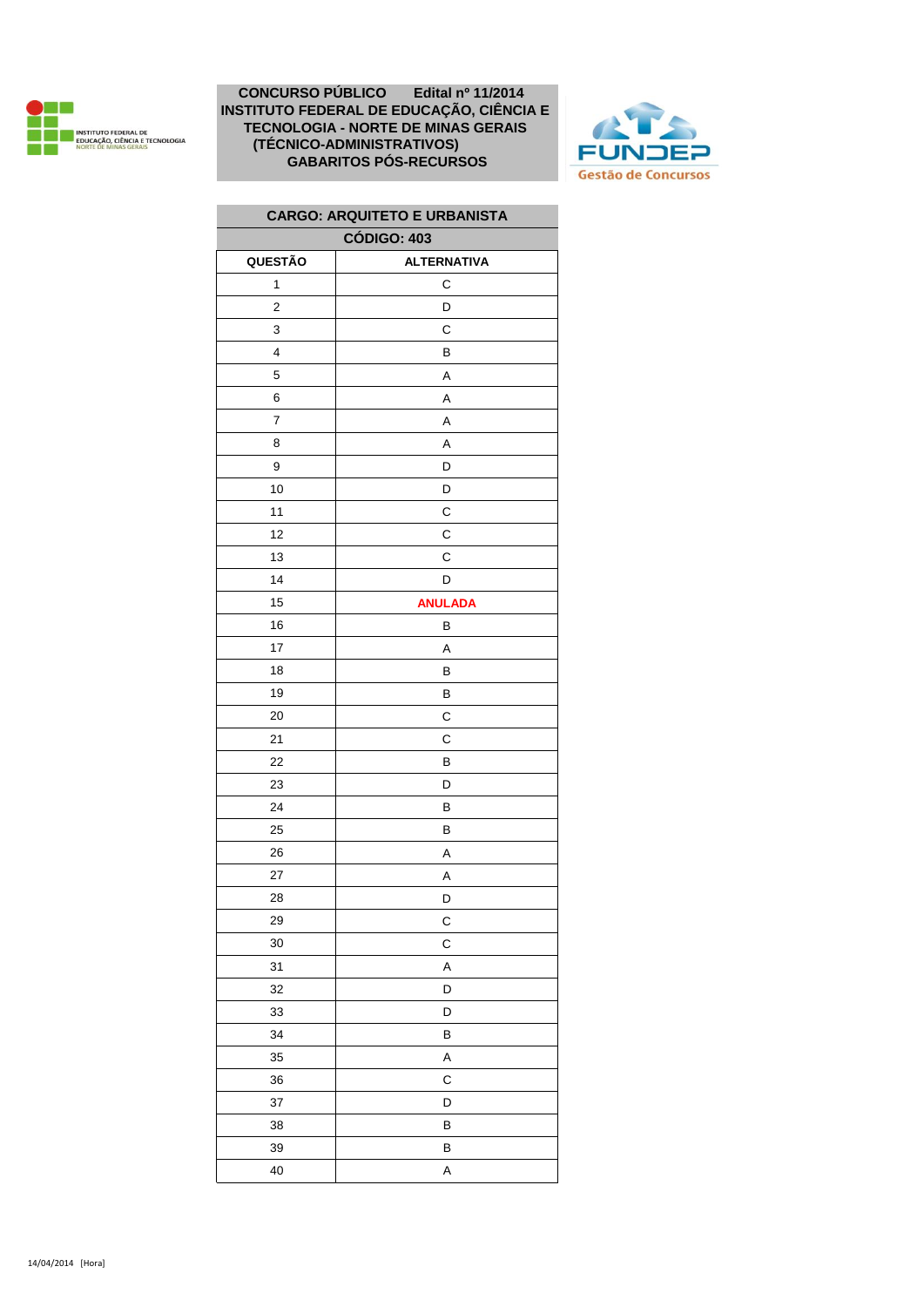



| <b>CARGO: ARQUIVISTA</b> |                    |  |
|--------------------------|--------------------|--|
| <b>CÓDIGO: 404</b>       |                    |  |
| QUESTÃO                  | <b>ALTERNATIVA</b> |  |
| $\mathbf{1}$             | С                  |  |
| 2                        | D                  |  |
| 3                        | С                  |  |
| 4                        | В                  |  |
| 5                        | A                  |  |
| 6                        | A                  |  |
| 7                        | A                  |  |
| 8                        | A                  |  |
| 9                        | D                  |  |
| 10                       | D                  |  |
| 11                       | C                  |  |
| 12                       | C                  |  |
| 13                       | С                  |  |
| 14                       | D                  |  |
| 15                       | <b>ANULADA</b>     |  |
| 16                       | B                  |  |
| 17                       | A                  |  |
| 18                       | В                  |  |
| 19                       | В                  |  |
| 20                       | C                  |  |
| 21                       | A                  |  |
| 22                       | C                  |  |
| 23                       | В                  |  |
| 24                       | A                  |  |
| 25                       | B                  |  |
| 26                       | D                  |  |
| 27                       | В                  |  |
| 28                       | Α                  |  |
| 29                       | C                  |  |
| 30                       | D                  |  |
| 31                       | C                  |  |
| 32                       | B                  |  |
| 33                       | В                  |  |
| 34                       | B                  |  |
| 35                       | D                  |  |
| 36                       | C                  |  |
| 37                       | Α                  |  |
| 38                       | B                  |  |
| 39                       | D                  |  |
| 40                       | В                  |  |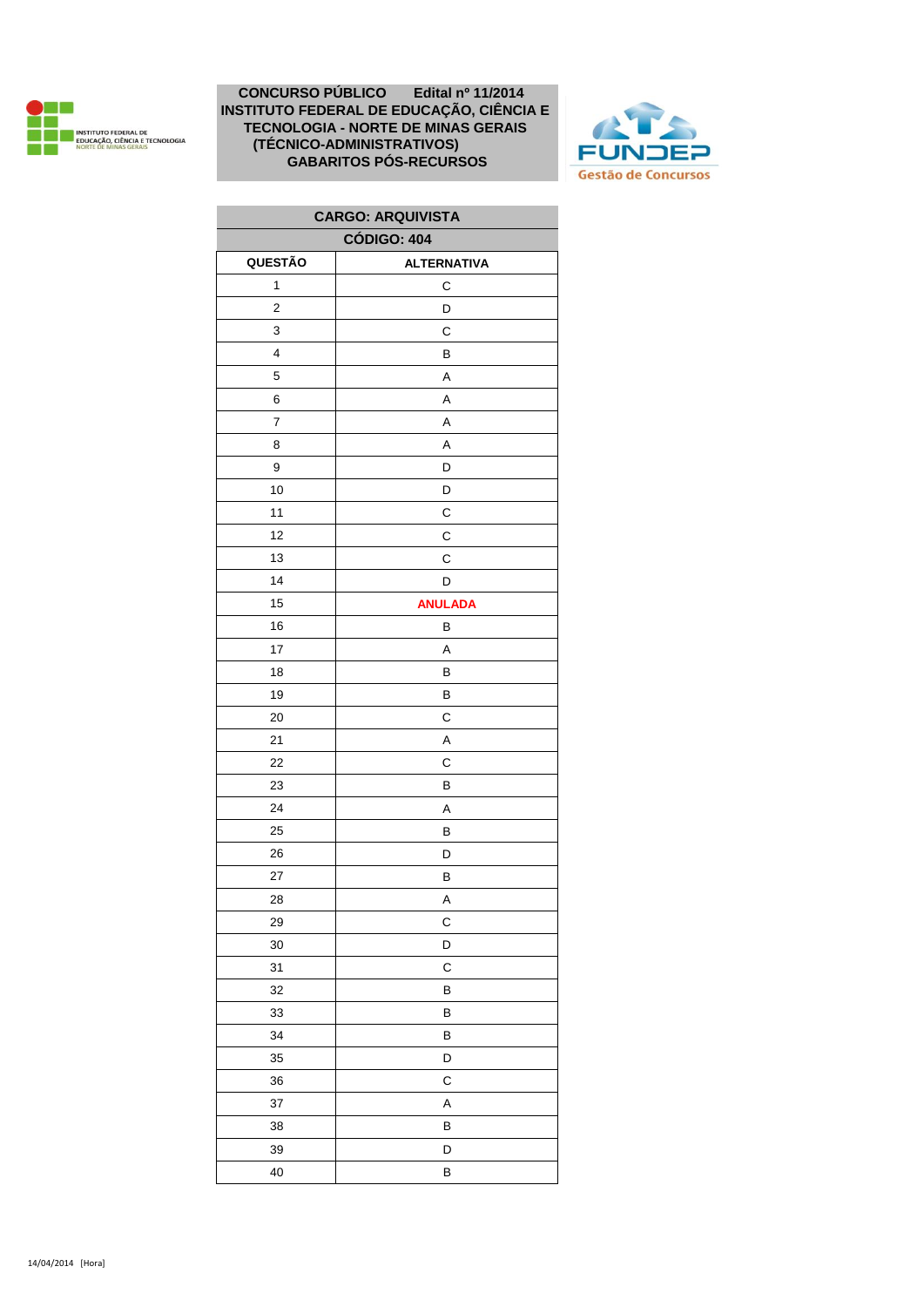



| <b>CARGO: CONTADOR</b> |                    |  |
|------------------------|--------------------|--|
| <b>CÓDIGO: 405</b>     |                    |  |
| QUESTÃO                | <b>ALTERNATIVA</b> |  |
| $\mathbf{1}$           | C                  |  |
| $\overline{2}$         | D                  |  |
| 3                      | C                  |  |
| 4                      | В                  |  |
| 5                      | A                  |  |
| 6                      | A                  |  |
| 7                      | Α                  |  |
| 8                      | Α                  |  |
| 9                      | D                  |  |
| 10                     | D                  |  |
| 11                     | С                  |  |
| 12                     | C                  |  |
| 13                     | С                  |  |
| 14                     | D                  |  |
| 15                     | <b>ANULADA</b>     |  |
| 16                     | В                  |  |
| 17                     | Α                  |  |
| 18                     | В                  |  |
| 19                     | В                  |  |
| 20                     | С                  |  |
| 21                     | $\mathsf{C}$       |  |
| 22                     | <b>ANULADA</b>     |  |
| 23                     | B                  |  |
| 24                     | <b>ANULADA</b>     |  |
| 25                     | Α                  |  |
| 26                     | С                  |  |
| 27                     | Α                  |  |
| 28                     | D                  |  |
| 29                     | A                  |  |
| 30                     | В                  |  |
| 31                     | В                  |  |
| 32                     | B                  |  |
| 33                     | D                  |  |
| 34                     | С                  |  |
| 35                     | D                  |  |
| 36                     | D                  |  |
| 37                     | A                  |  |
| 38                     | C                  |  |
| 39                     | <b>ANULADA</b>     |  |
| 40                     | <b>ANULADA</b>     |  |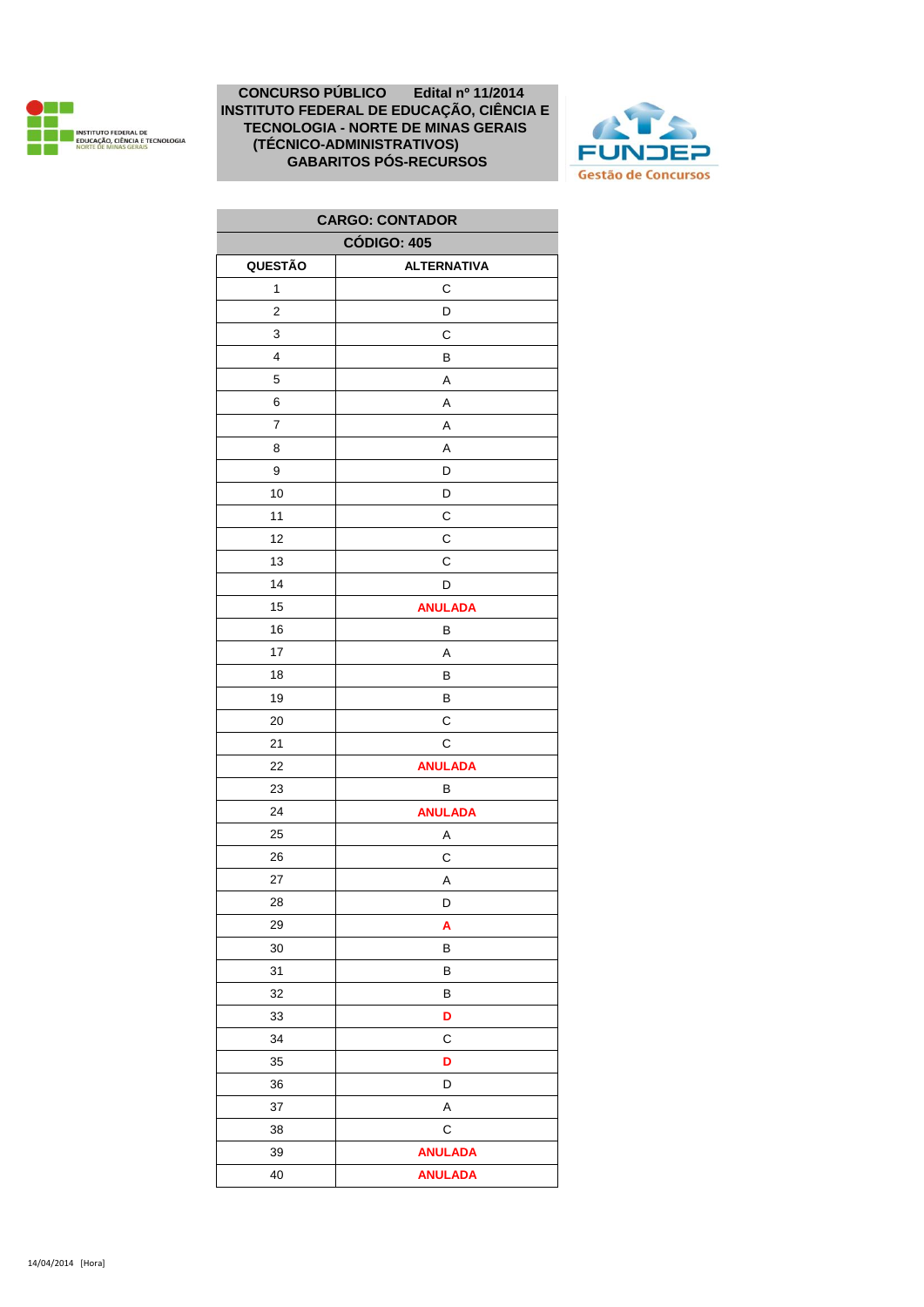



|         | <b>CARGO: ENGENHEIRO/ÁREA-CIVIL</b> |
|---------|-------------------------------------|
|         | <b>CÓDIGO: 406</b>                  |
| QUESTÃO | <b>ALTERNATIVA</b>                  |
| 1       | С                                   |
| 2       | D                                   |
| 3       | C                                   |
| 4       | В                                   |
| 5       | Α                                   |
| 6       | Α                                   |
| 7       | Α                                   |
| 8       | Α                                   |
| 9       | D                                   |
| 10      | D                                   |
| 11      | C                                   |
| 12      | С                                   |
| 13      | С                                   |
| 14      | D                                   |
| 15      | <b>ANULADA</b>                      |
| 16      | В                                   |
| 17      | Α                                   |
| 18      | в                                   |
| 19      | В                                   |
| 20      | С                                   |
| 21      | С                                   |
| 22      | D                                   |
| 23      | В                                   |
| 24      | A                                   |
| 25      | D                                   |
| 26      | С                                   |
| 27      | Α                                   |
| 28      | B                                   |
| 29      | A                                   |
| $30\,$  | D                                   |
| 31      | $\mathsf C$                         |
| 32      | В                                   |
| 33      | В                                   |
| 34      | D                                   |
| 35      | А                                   |
| 36      | C                                   |
| 37      | D                                   |
| 38      | В                                   |
| 39      | С                                   |
| 40      | A                                   |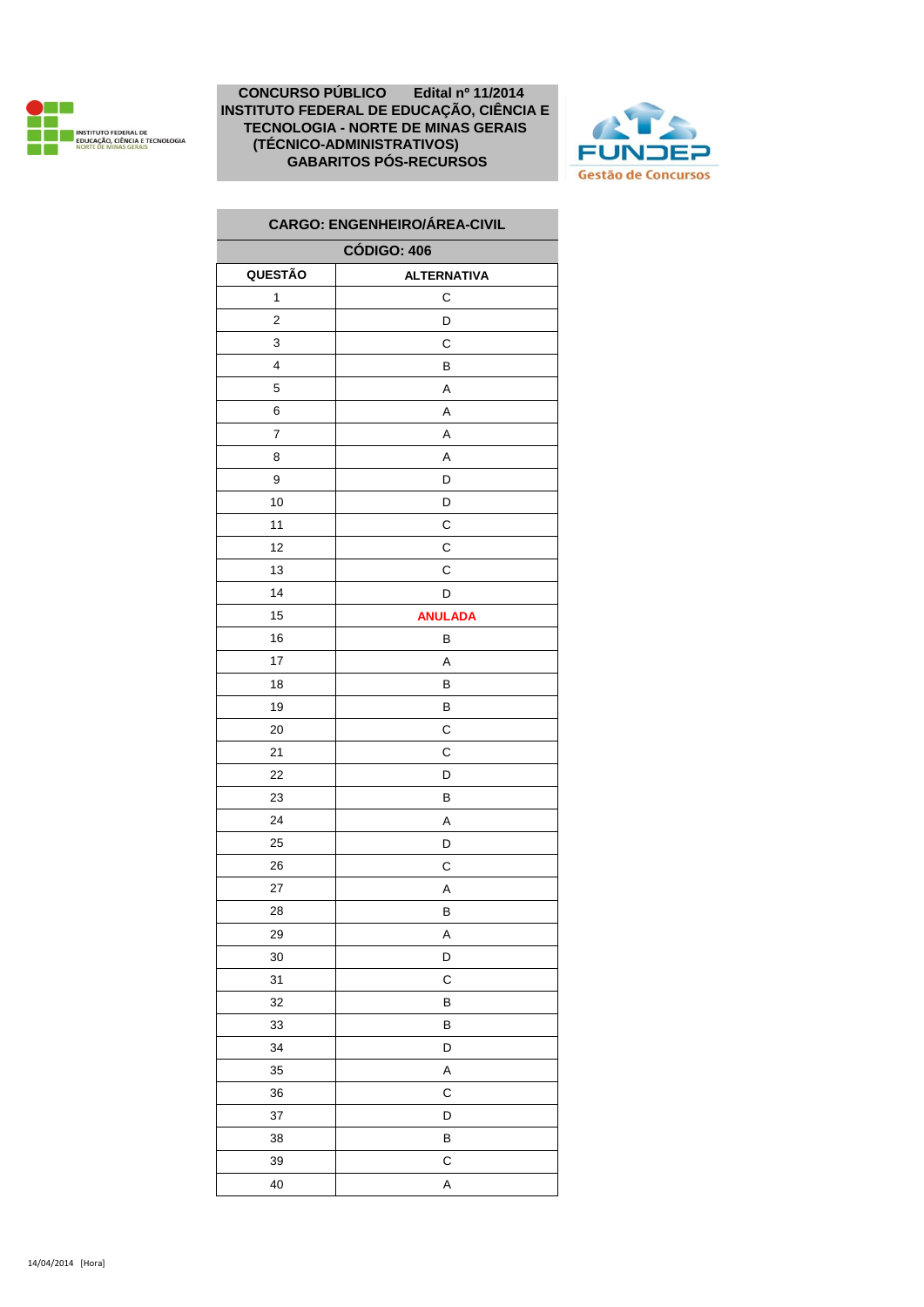



| <b>CARGO: ENGENHEIRO/ÁREA- ELÉTRICO</b> |                    |
|-----------------------------------------|--------------------|
| <b>CÓDIGO: 407</b>                      |                    |
| QUESTÃO                                 | <b>ALTERNATIVA</b> |
| 1                                       | С                  |
| $\mathbf 2$                             | D                  |
| 3                                       | С                  |
| 4                                       | В                  |
| 5                                       | A                  |
| 6                                       | A                  |
| $\boldsymbol{7}$                        | A                  |
| 8                                       | Α                  |
| 9                                       | D                  |
| 10                                      | D                  |
| 11                                      | C                  |
| 12                                      | С                  |
| 13                                      | C                  |
| 14                                      | D                  |
| 15                                      | <b>ANULADA</b>     |
| 16                                      | В                  |
| 17                                      | A                  |
| 18                                      | B                  |
| 19                                      | В                  |
| 20                                      | C                  |
| 21                                      | D                  |
| 22                                      | В                  |
| 23                                      | С                  |
| 24                                      | B                  |
| 25                                      | A                  |
| 26                                      | С                  |
| 27                                      | Α                  |
| 28                                      | D                  |
| 29                                      | В                  |
| 30                                      | C                  |
| 31                                      | D                  |
| 32                                      | В                  |
| 33                                      | A                  |
| 34                                      | С                  |
| 35                                      | B                  |
| 36                                      | C                  |
| 37                                      | B                  |
| 38                                      | D                  |
| 39                                      | A                  |
| 40                                      | $\mathsf{C}$       |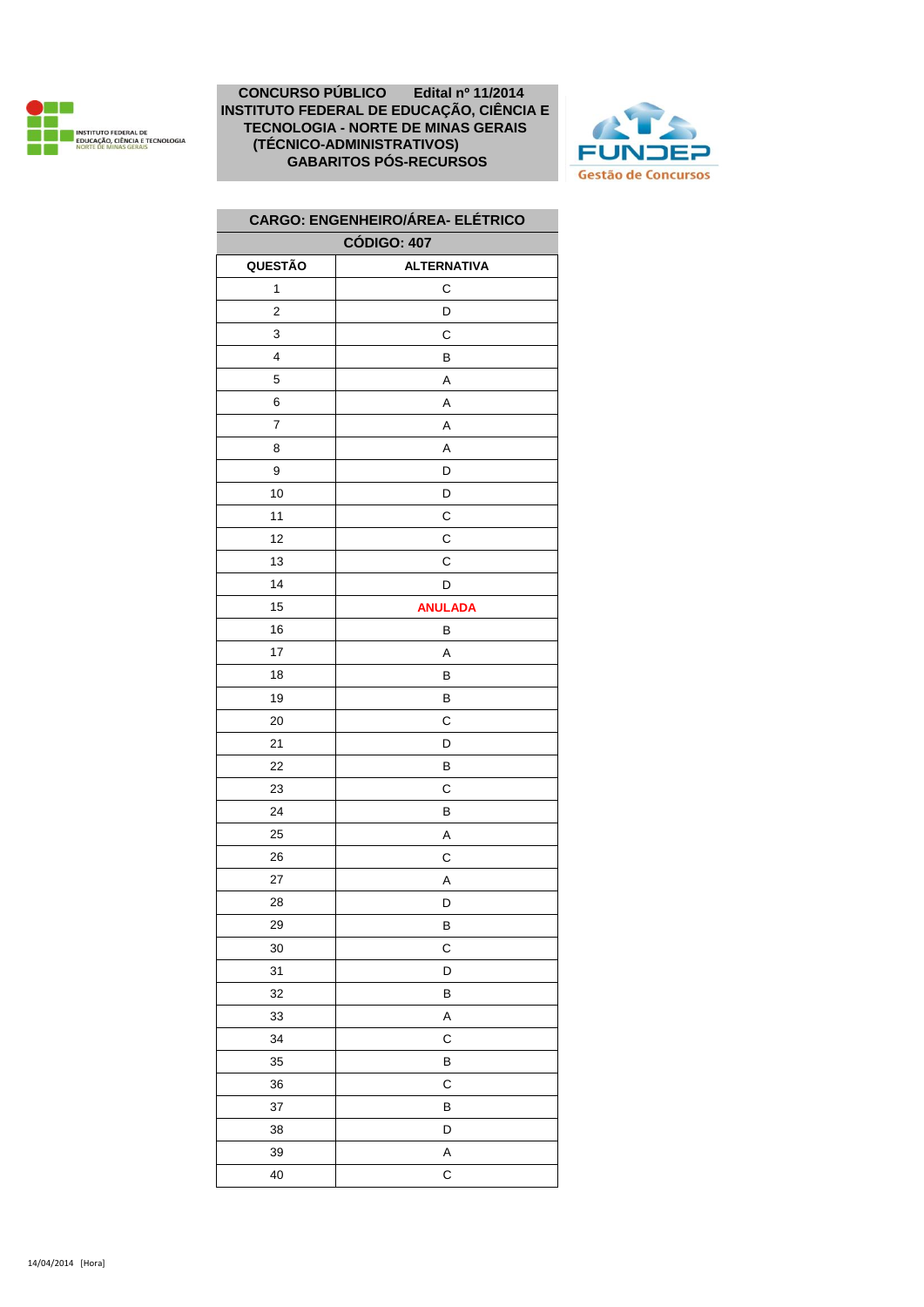



| <b>CARGO: ENGENHEIRO/ÁREA- FLORESTAL</b> |                    |
|------------------------------------------|--------------------|
| <b>CÓDIGO: 408</b>                       |                    |
| QUESTÃO                                  | <b>ALTERNATIVA</b> |
| 1                                        | С                  |
| 2                                        | D                  |
| 3                                        | C                  |
| 4                                        | В                  |
| 5                                        | Α                  |
| 6                                        | A                  |
| $\boldsymbol{7}$                         | Α                  |
| 8                                        | Α                  |
| 9                                        | D                  |
| 10                                       | D                  |
| 11                                       | С                  |
| 12                                       | С                  |
| 13                                       | С                  |
| 14                                       | D                  |
| 15                                       | <b>ANULADA</b>     |
| 16                                       | В                  |
| 17                                       | Α                  |
| 18                                       | B                  |
| 19                                       | В                  |
| 20                                       | С                  |
| 21                                       | D                  |
| 22                                       | В                  |
| 23                                       | C                  |
| 24                                       | D                  |
| 25                                       | Α                  |
| 26                                       | Α                  |
| 27                                       | B                  |
| 28                                       | C                  |
| 29                                       | В                  |
| 30                                       | A                  |
| 31                                       | B                  |
| 32                                       | D                  |
| 33                                       | B                  |
| 34                                       | C                  |
| 35                                       | В                  |
| 36                                       | В                  |
| 37                                       | <b>ANULADA</b>     |
| 38                                       | Α                  |
| 39                                       | B                  |
| 40                                       | A                  |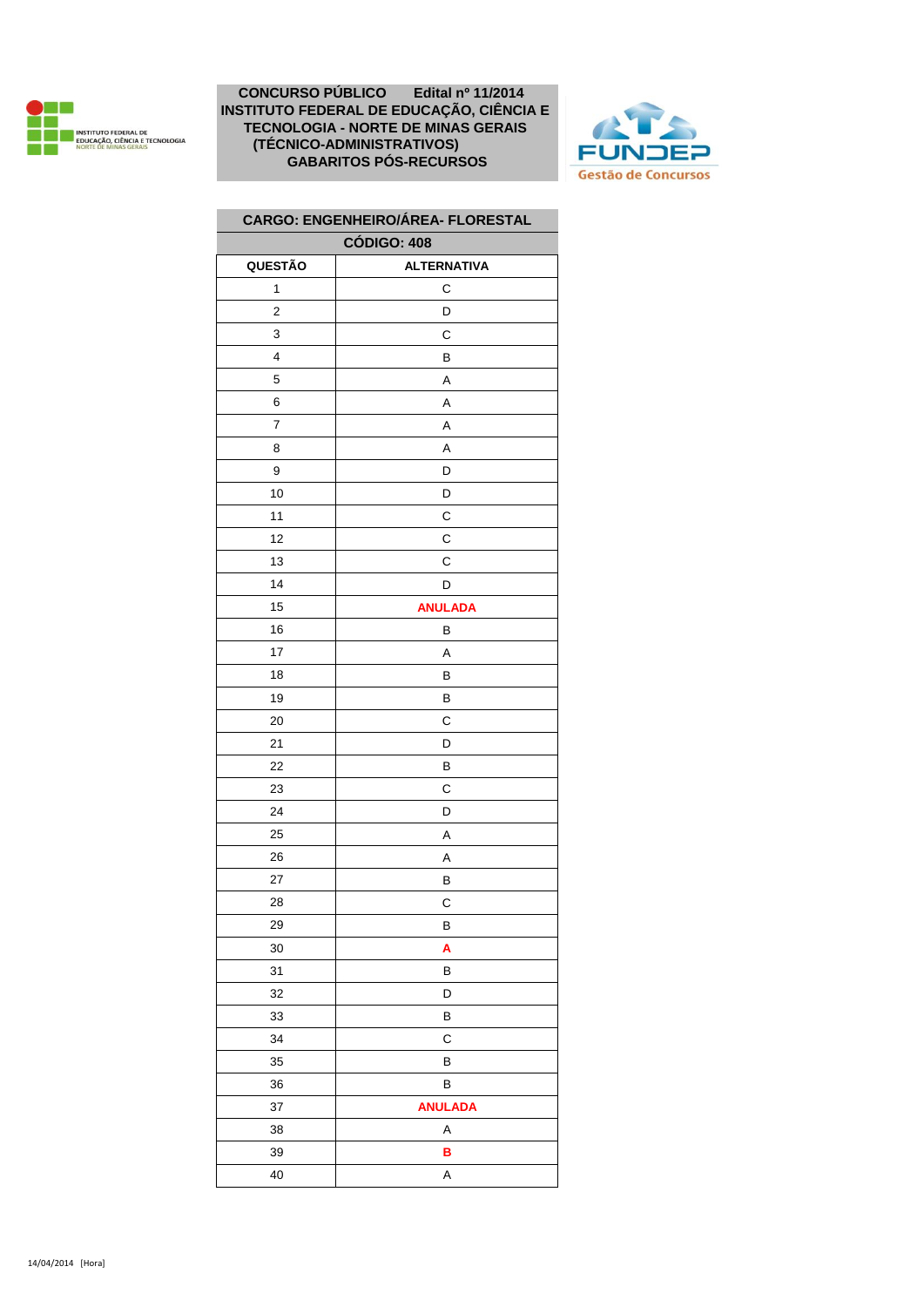



| <b>CARGO: JORNALISTA</b> |                    |
|--------------------------|--------------------|
| <b>CÓDIGO: 409</b>       |                    |
| QUESTÃO                  | <b>ALTERNATIVA</b> |
| $\mathbf{1}$             | C                  |
| 2                        | D                  |
| 3                        | C                  |
| 4                        | В                  |
| 5                        | A                  |
| 6                        | Α                  |
| 7                        | A                  |
| 8                        | A                  |
| 9                        | D                  |
| 10                       | D                  |
| 11                       | C                  |
| 12                       | C                  |
| 13                       | C                  |
| 14                       | D                  |
| 15                       | <b>ANULADA</b>     |
| 16                       | B                  |
| 17                       | Α                  |
| 18                       | В                  |
| 19                       | B                  |
| 20                       | С                  |
| 21                       | C                  |
| 22                       | B                  |
| 23                       | C                  |
| 24                       | A                  |
| 25                       | D                  |
| 26                       | B                  |
| 27                       | С                  |
| 28                       | B                  |
| 29                       | A                  |
| 30                       | C                  |
| 31                       | B                  |
| 32                       | C                  |
| 33                       | D                  |
| 34                       | A                  |
| 35                       | B                  |
| 36                       | C                  |
| 37                       | D                  |
| 38                       | B                  |
| 39                       | A                  |
| 40                       | Α                  |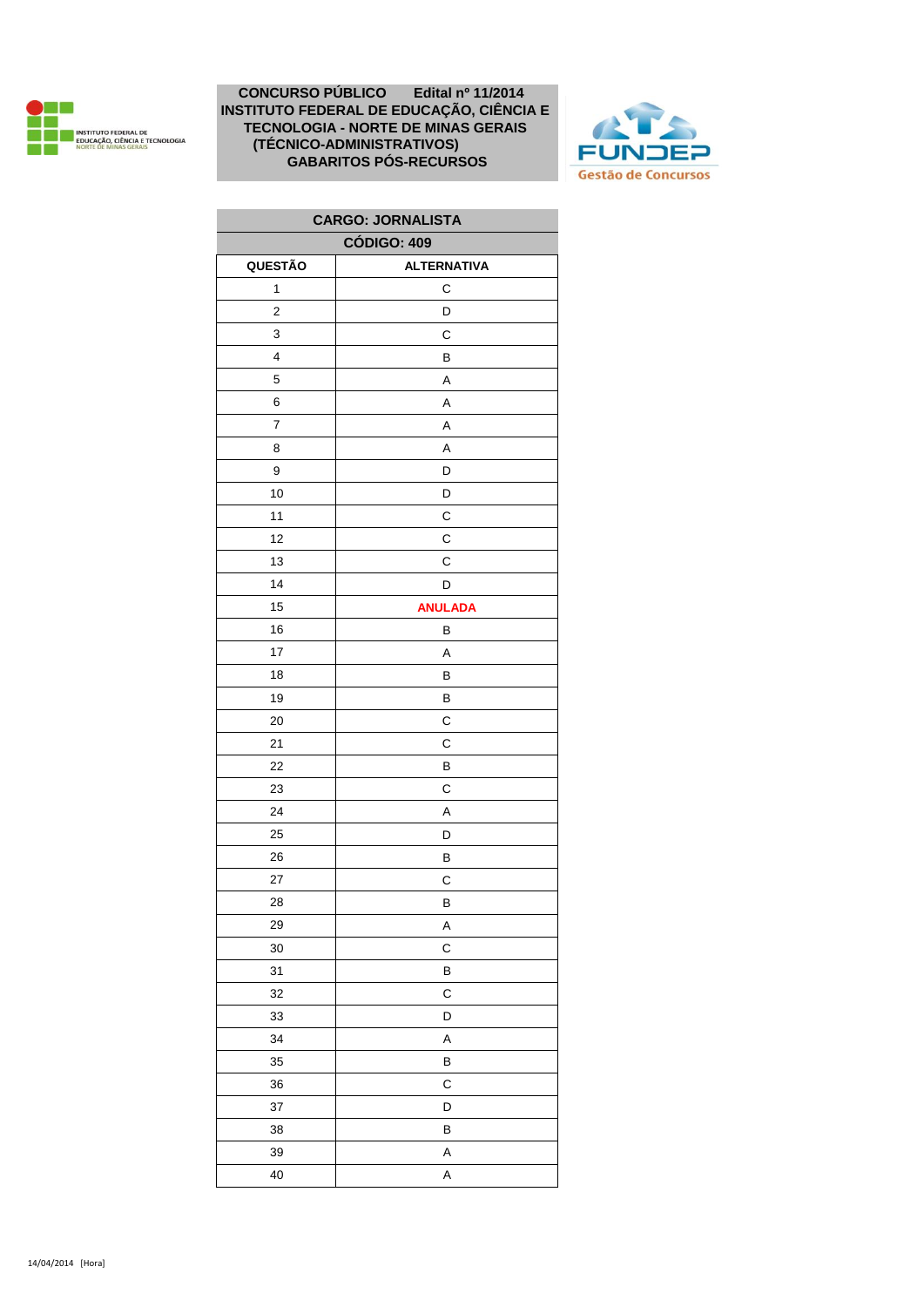



| <b>CARGO: MEDICO</b> |                    |
|----------------------|--------------------|
| <b>CÓDIGO: 410</b>   |                    |
| QUESTÃO              | <b>ALTERNATIVA</b> |
| $\mathbf{1}$         | С                  |
| 2                    | D                  |
| 3                    | C                  |
| 4                    | В                  |
| 5                    | A                  |
| 6                    | A                  |
| 7                    | A                  |
| 8                    | A                  |
| 9                    | D                  |
| 10                   | D                  |
| 11                   | C                  |
| 12                   | C                  |
| 13                   | C                  |
| 14                   | D                  |
| 15                   | <b>ANULADA</b>     |
| 16                   | B                  |
| 17                   | A                  |
| 18                   | В                  |
| 19                   | B                  |
| 20                   | С                  |
| 21                   | C                  |
| 22                   | D                  |
| 23                   | C                  |
| 24                   | D                  |
| 25                   | A                  |
| 26                   | В                  |
| 27                   | D                  |
| 28                   | A                  |
| 29                   | B                  |
| 30                   | C                  |
| 31                   | D                  |
| 32                   | A                  |
| 33                   | В                  |
| 34                   | C                  |
| 35                   | A                  |
| 36                   | B                  |
| 37                   | A                  |
| 38                   | C                  |
| 39                   | В                  |
| 40                   | C                  |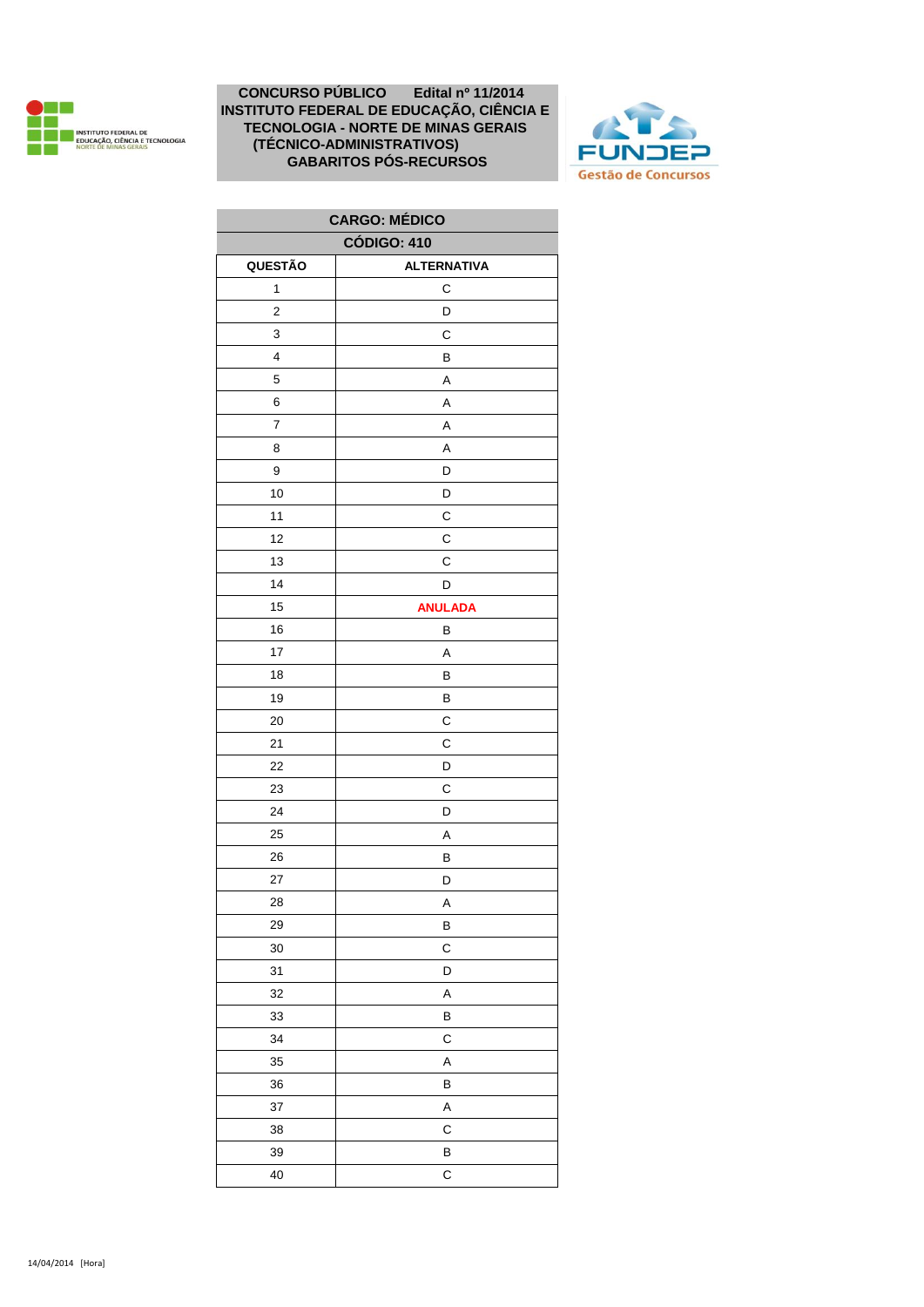



| <b>CARGO: ODONTÓLOGO</b> |                    |
|--------------------------|--------------------|
|                          | <b>CÓDIGO: 411</b> |
| QUESTÃO                  | <b>ALTERNATIVA</b> |
| 1                        | С                  |
| $\overline{\mathbf{c}}$  | D                  |
| 3                        | С                  |
| $\overline{\mathbf{4}}$  | В                  |
| 5                        | Α                  |
| 6                        | Α                  |
| $\overline{7}$           | Α                  |
| 8                        | Α                  |
| 9                        | D                  |
| 10                       | D                  |
| 11                       | С                  |
| 12                       | С                  |
| 13                       | С                  |
| 14                       | D                  |
| 15                       | <b>ANULADA</b>     |
| 16                       | В                  |
| 17                       | Α                  |
| 18                       | в                  |
| 19                       | В                  |
| 20                       | С                  |
| 21                       | D                  |
| 22                       | <b>ANULADA</b>     |
| 23                       | С                  |
| 24                       | Α                  |
| 25                       | В                  |
| 26                       | В                  |
| 27                       | С                  |
| 28                       | D                  |
| 29                       | В                  |
| 30                       | D                  |
| 31                       | C                  |
| 32                       | В                  |
| 33                       | C                  |
| 34                       | D                  |
| 35                       | C                  |
| 36                       | С                  |
| 37                       | Α                  |
| 38                       | В                  |
| 39                       | D                  |
| 40                       | <b>ANULADA</b>     |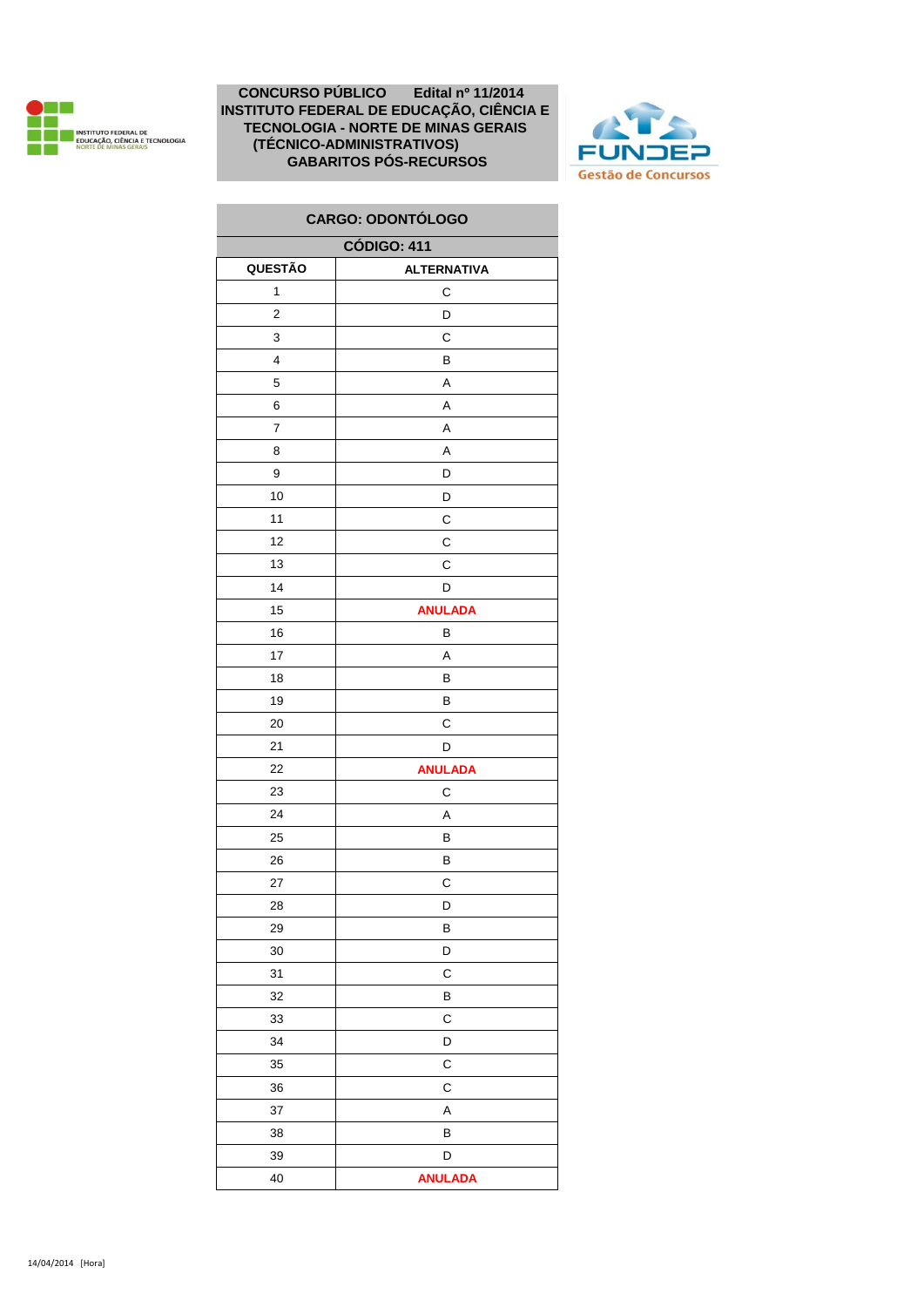



| <b>CARGO: PEDAGOGO</b>  |                    |
|-------------------------|--------------------|
| <b>CÓDIGO: 412</b>      |                    |
| QUESTÃO                 | <b>ALTERNATIVA</b> |
| $\mathbf{1}$            | C                  |
| $\overline{\mathbf{c}}$ | D                  |
| 3                       | С                  |
| 4                       | В                  |
| 5                       | A                  |
| 6                       | A                  |
| 7                       | Α                  |
| 8                       | Α                  |
| 9                       | D                  |
| 10                      | D                  |
| 11                      | С                  |
| 12                      | C                  |
| 13                      | C                  |
| 14                      | D                  |
| 15                      | <b>ANULADA</b>     |
| 16                      | В                  |
| 17                      | Α                  |
| 18                      | В                  |
| 19                      | В                  |
| 20                      | C                  |
| 21                      | <b>ANULADA</b>     |
| 22                      | A                  |
| 23                      | В                  |
| 24                      | D                  |
| 25                      | В                  |
| 26                      | B                  |
| 27                      | D                  |
| 28                      | A                  |
| 29                      | A                  |
| 30                      | В                  |
| 31                      | A                  |
| 32                      | <b>ANULADA</b>     |
| 33                      | Α                  |
| 34                      | С                  |
| 35                      | D                  |
| 36                      | B                  |
| 37                      | A                  |
| 38                      | C                  |
| 39                      | B                  |
| 40                      | В                  |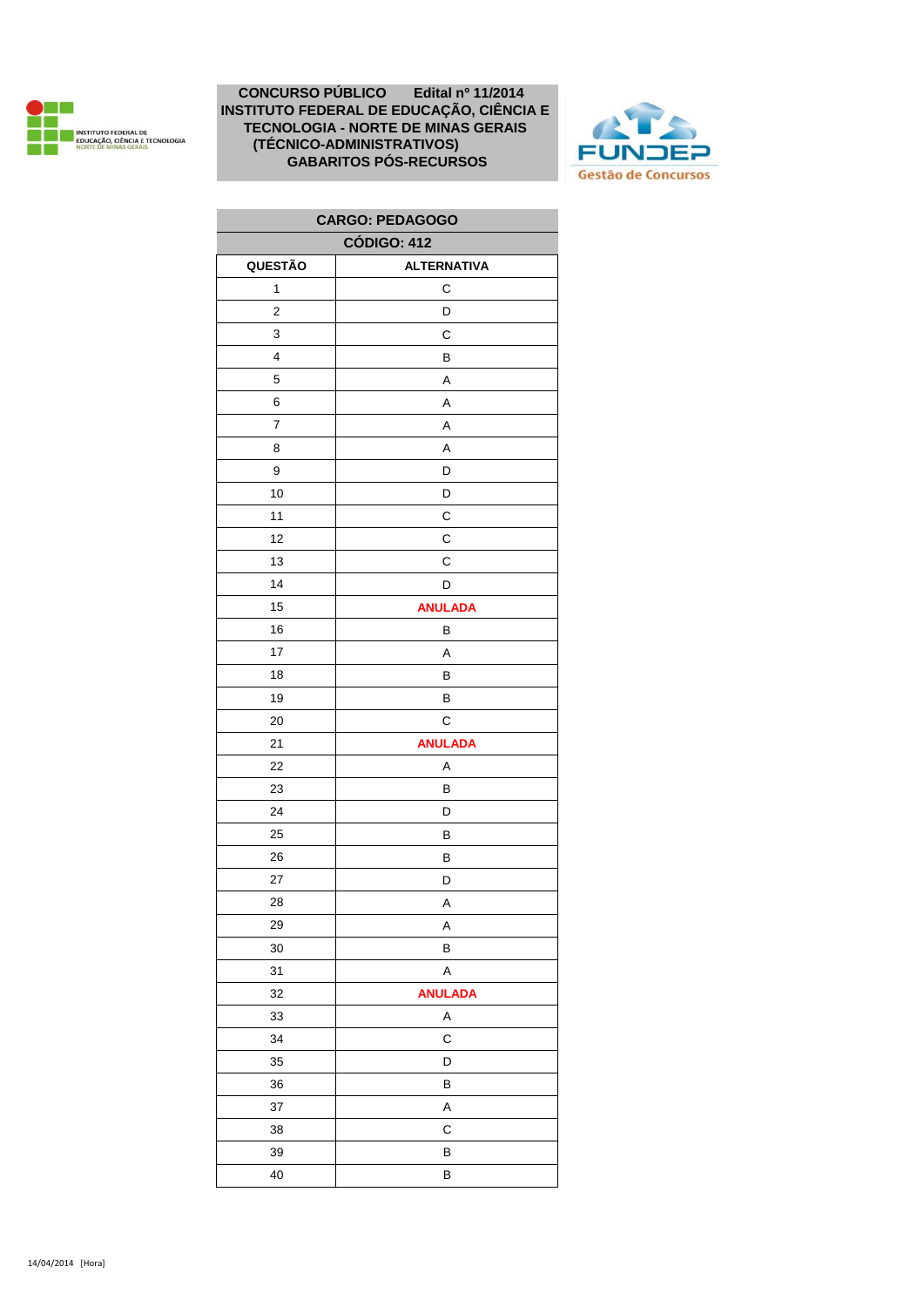



| <b>CARGO: PUBLICITARIO</b> |                    |
|----------------------------|--------------------|
| <b>CÓDIGO: 413</b>         |                    |
| QUESTÃO                    | <b>ALTERNATIVA</b> |
| 1                          | С                  |
| 2                          | D                  |
| 3                          | С                  |
| 4                          | B                  |
| 5                          | A                  |
| 6                          | A                  |
| $\overline{7}$             | A                  |
| 8                          | Α                  |
| 9                          | D                  |
| 10                         | D                  |
| 11                         | C                  |
| 12                         | C                  |
| 13                         | C                  |
| 14                         | D                  |
| 15                         | <b>ANULADA</b>     |
| 16                         | B                  |
| 17                         | Α                  |
| 18                         | B                  |
| 19                         | В                  |
| 20                         | C                  |
| 21                         | D                  |
| 22                         | B                  |
| 23                         | Α                  |
| 24                         | С                  |
| 25                         | B                  |
| 26                         | A                  |
| 27                         | D                  |
| 28                         | A                  |
| 29                         | C                  |
| 30                         | A                  |
| 31                         | B                  |
| 32                         | D                  |
| 33                         | B                  |
| 34                         | C                  |
| 35                         | D                  |
| 36                         | A                  |
| 37                         | D                  |
| 38                         | C                  |
| 39                         | A                  |
| 40                         | B                  |
|                            |                    |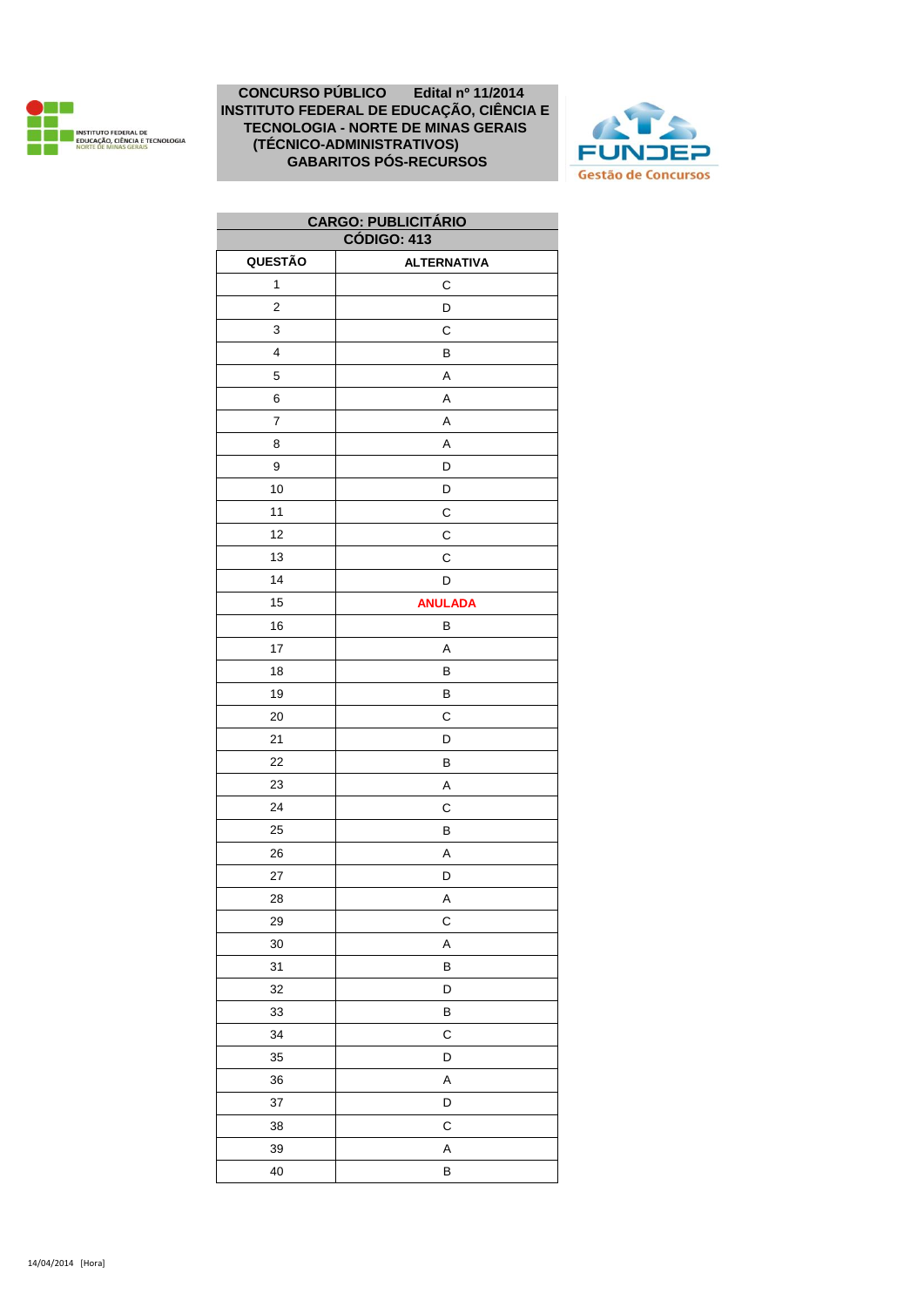



# **CARGO: RELAÇÕES PÚBLICAS**

| <b>CÓDIGO: 414</b> |                    |
|--------------------|--------------------|
| QUESTÃO            | <b>ALTERNATIVA</b> |
| $\mathbf{1}$       | C                  |
| $\overline{2}$     | D                  |
| 3                  | С                  |
| 4                  | В                  |
| 5                  | A                  |
| 6                  | A                  |
| 7                  | Α                  |
| 8                  | $\sf A$            |
| 9                  | D                  |
| $10$               | D                  |
| 11                 | C                  |
| 12                 | C                  |
| 13                 | С                  |
| 14                 | D                  |
| 15                 | <b>ANULADA</b>     |
| 16                 | В                  |
| 17                 | A                  |
| 18                 | В                  |
| 19                 | B                  |
| 20                 | C                  |
| 21                 | D                  |
| 22                 | Α                  |
| 23                 | D                  |
| 24                 | B                  |
| 25                 | A                  |
| 26                 | C                  |
| 27                 | В                  |
| 28                 | С                  |
| 29                 | Α                  |
| 30                 | D                  |
| 31                 | $\mathsf C$        |
| 32                 | C                  |
| 33                 | C                  |
| 34                 | C                  |
| $35\,$             | A                  |
| 36                 | В                  |
| 37                 | C                  |
| 38                 | A                  |
| 39                 | С                  |
| 40                 | B                  |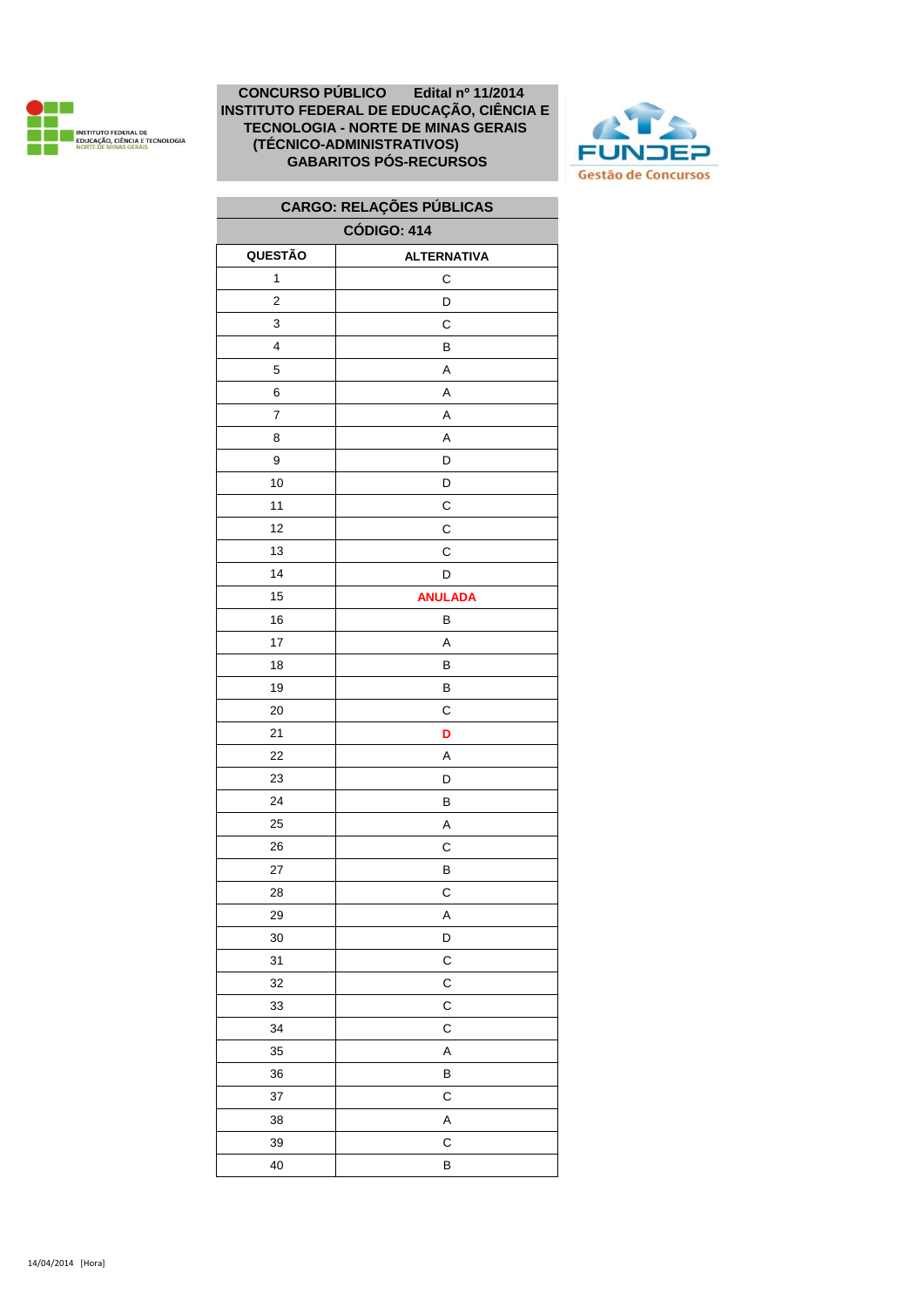



| <b>CARGO: REVISOR DE TEXTO</b> |                    |
|--------------------------------|--------------------|
| <b>CÓDIGO: 415</b>             |                    |
| QUESTÃO                        | <b>ALTERNATIVA</b> |
| 1                              | C                  |
| $\mathbf 2$                    | D                  |
| 3                              | C                  |
| 4                              | В                  |
| 5                              | Α                  |
| 6                              | Α                  |
| 7                              | A                  |
| 8                              | A                  |
| 9                              | D                  |
| 10                             | D                  |
| 11                             | С                  |
| 12                             | С                  |
| 13                             | C                  |
| 14                             | D                  |
| 15                             | <b>ANULADA</b>     |
| 16                             | В                  |
| 17                             | A                  |
| 18                             | В                  |
| 19                             | B                  |
| 20                             | С                  |
| 21                             | Α                  |
| 22                             | D                  |
| 23                             | С                  |
| 24                             | A                  |
| 25                             | D                  |
| 26                             | D                  |
| 27                             | B                  |
| 28                             | B                  |
| 29                             | A                  |
| 30                             | A                  |
| 31                             | Α                  |
| 32                             | В                  |
| 33                             | C                  |
| 34                             | D                  |
| 35                             | В                  |
| 36                             | C                  |
| 37                             | D                  |
| 38                             | С                  |
| 39                             | C                  |
| 40                             | D                  |